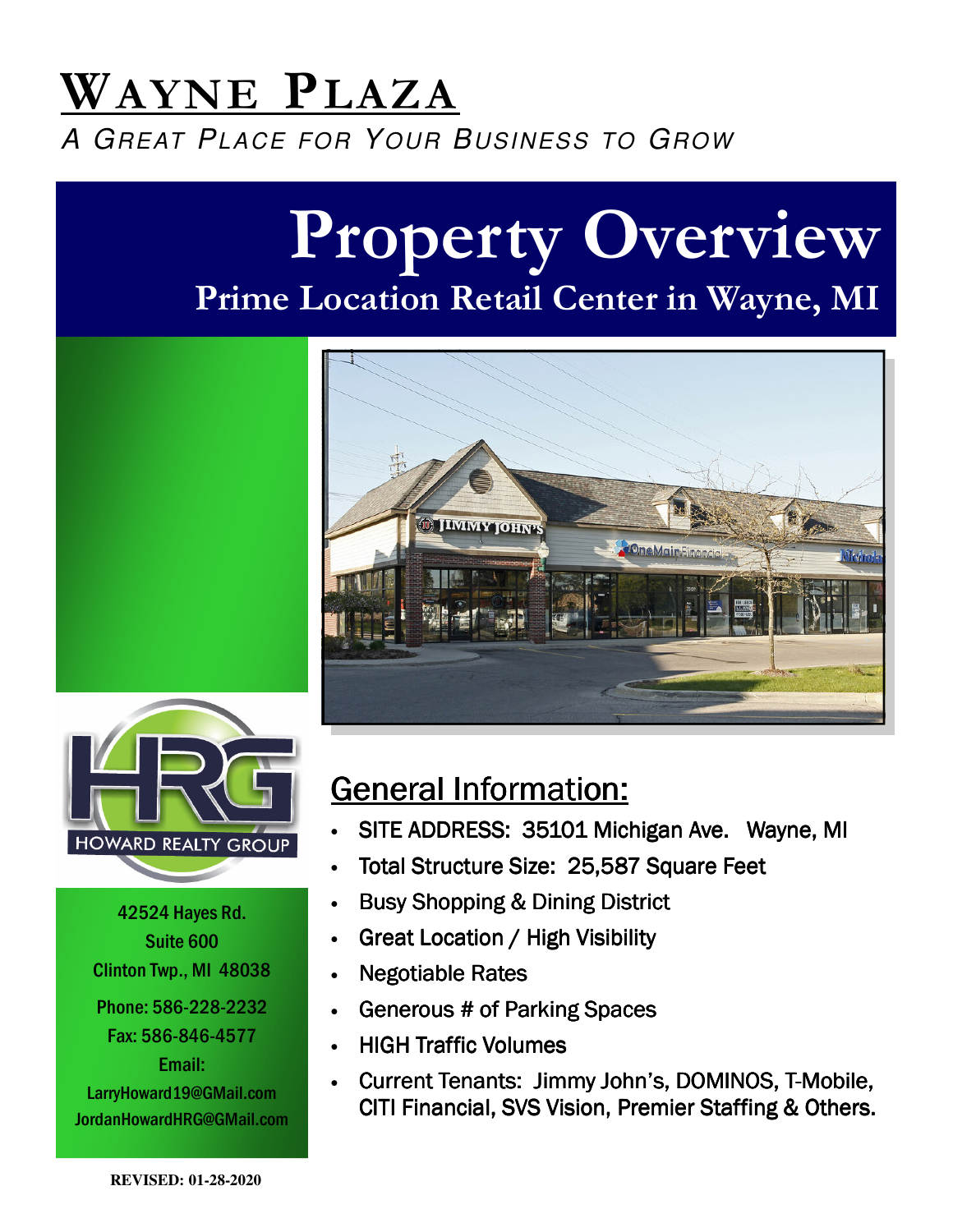## WAYNE PLAZA A GREAT PLACE FOR YOUR BUSINESS TO GROW

# LEASE PLAN-OVERVIEW